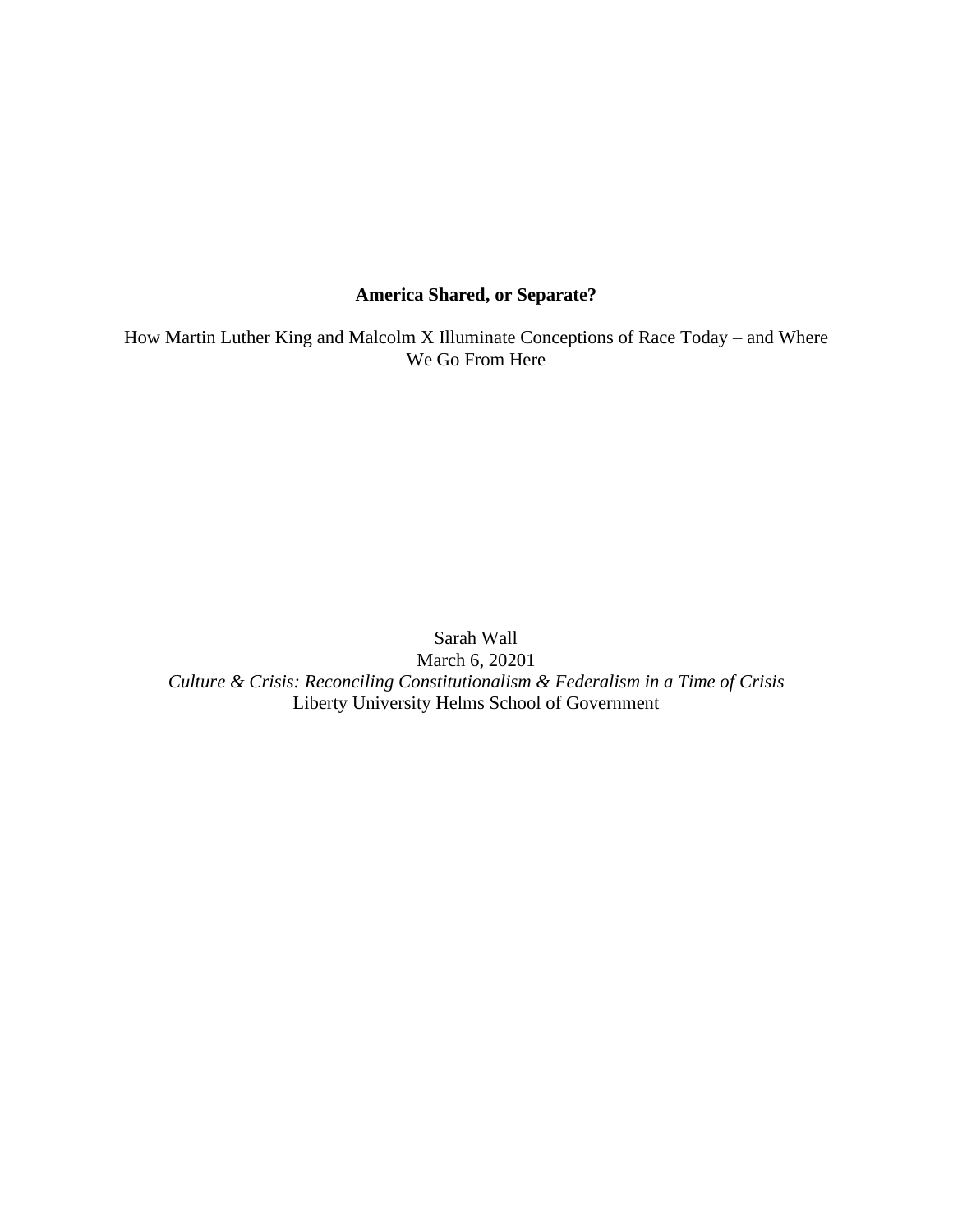Sarah Wall is the Coalitions and Outreach Manager at the American Legislative Exchange Council, a D.C.-based membership organization of state legislators, and she is also a contributing writer for *Smart Women, Smart Money* magazine. Sarah earned her Master's degree in Political Management at the George Washington University in May 2020.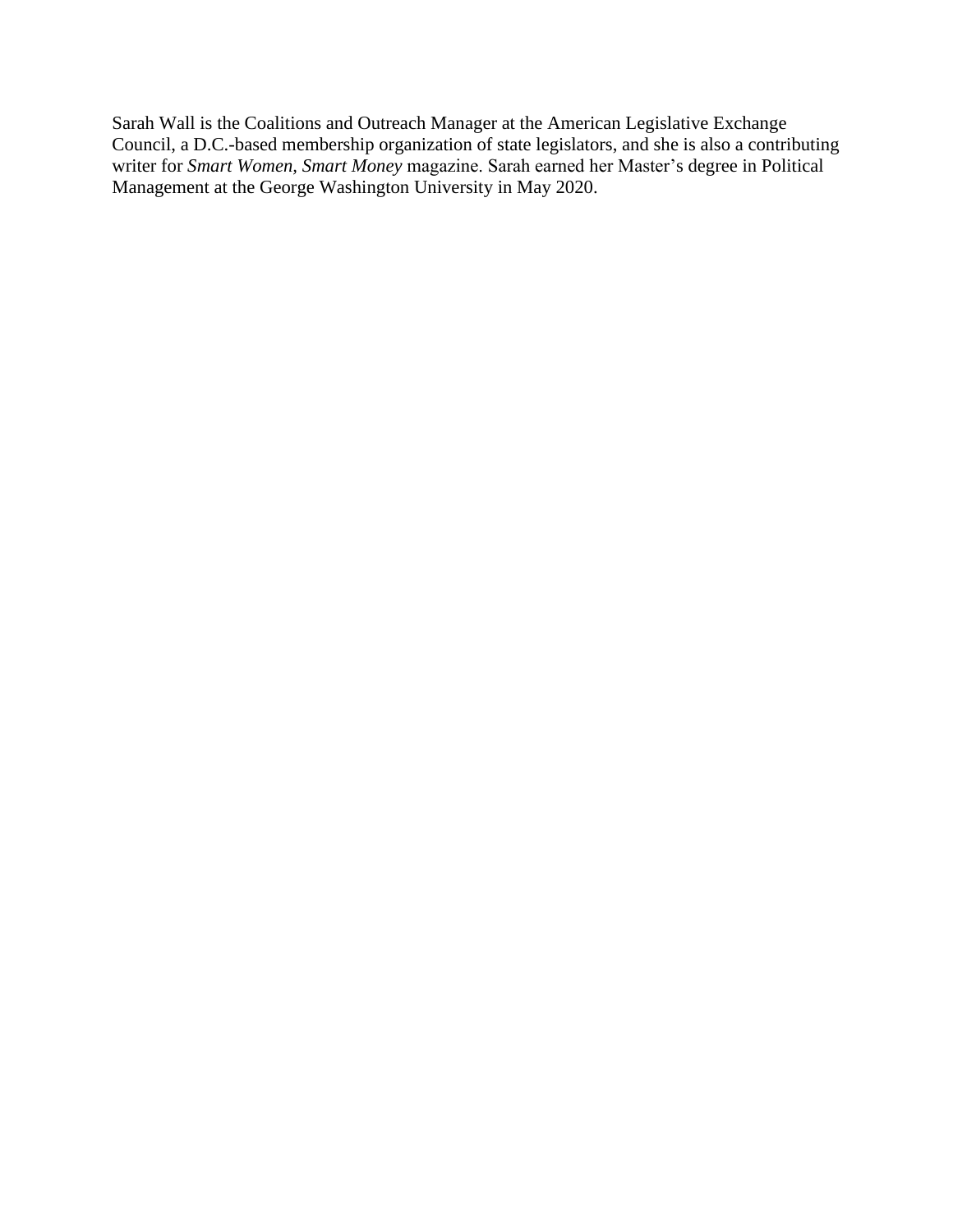## **Introduction**

If asked, many Americans would likely believe that the death of George Floyd at the hands of a white policer changed the United States of America. The subsequent days and months saw thousands of Americans protesting – and occasionally rioting against – police brutality, which many protestors claimed was an extension of continuing white supremacy and systemic racism in America.

More lasting than protests and riots were the cultural shifts that accelerated in the wake of George Floyd's death. New phrases entered the mainstream American lexicon: anti-racism, institutional racism, unconscious bias. Corporate America paid thousands of dollars for anti-racist trainings, in which black people are told to air racial grievances while white people silently listen. Statues of Confederates – and, later, George Washington and Abraham Lincoln – were pulled down by mobs or scheduled for removal by city leaders. School districts across the country have established commissions to rename schools, including those named after Paul Revere and 19<sup>th</sup>century abolitionists.<sup>1</sup>

Many cultural observers were blindsided. The shift to this radical racial paradigm looked like a 180-degree turn from the words of Martin Luther King, Jr.: "I have a dream that my four little children will one day live in a nation where they will not be judged by the color of their skin but by the content of their character."<sup>2</sup> Where was this militant focus on skin color, history, and its consequences coming from, and why did it all look so different from the words of Martin Luther King?

In the words of King Solomon, "there is nothing new under the sun,"<sup>3</sup> and the new rhetoric results from principles that emerged into American culture with the work of Malcolm X. While King and Malcolm are both considered Civil Rights leaders, they led two distinct factions with diametrically opposed views. King represented the Integrationist movement, which sought to deemphasize race as a divisive factor in American life; Malcolm advanced Black Nationalism, which sought to preserve the unique black identity through separation from whites. Whereas Integrationism reflected Christian theology, Black Nationalism was intertwined with the divisive Nation of Islam. In an analysis of racial paradigms as they exist today, this paper shall seek to demonstrate the ways in which Black Nationalism is the forebearer to Critical Race Theory (CRT), and how CRT's increasing cultural influence is caused by ebbing Christian values in American culture.

## Integrationism vs. Black Nationalism

Integrationism and Black Nationalism emerged in the  $20<sup>th</sup>$  century as different answers to the same question: After the end of slavery in 1865, and with ongoing state-sanctioned segregation in the form of Jim Crow Laws, how would African Americans exist as a free people in America?

Integrationism espoused the belief that black Americans could and should fight, peacefully but insistently, to be recognized as equal to their white neighbors. Integrationists believed that if

<sup>1</sup> Jarrett Stepman, "In the Woke Revolution, Facts are Irrelevant," *The Daily Signal*, 10. Feb. 2021, [https://www.dailysignal.com/2021/02/10/san-francisco-school-boards-name-purge-reveals-what-the-woke-lefts](https://www.dailysignal.com/2021/02/10/san-francisco-school-boards-name-purge-reveals-what-the-woke-lefts-war-on-history-is-really-about/)[war-on-history-is-really-about/.](https://www.dailysignal.com/2021/02/10/san-francisco-school-boards-name-purge-reveals-what-the-woke-lefts-war-on-history-is-really-about/)

<sup>2</sup> Martin Luther King, Jr., "I Have a Dream: Full Text, March on Washington Speech," *NAACP*, 28 Aug. 1963, 2021, [https://www.naacp.org/i-have-a-dream-speech-full-march-on-washington/.](https://www.naacp.org/i-have-a-dream-speech-full-march-on-washington/)

<sup>3</sup> Ecclesiastes 1:9b, The Holy Bible, New International Version.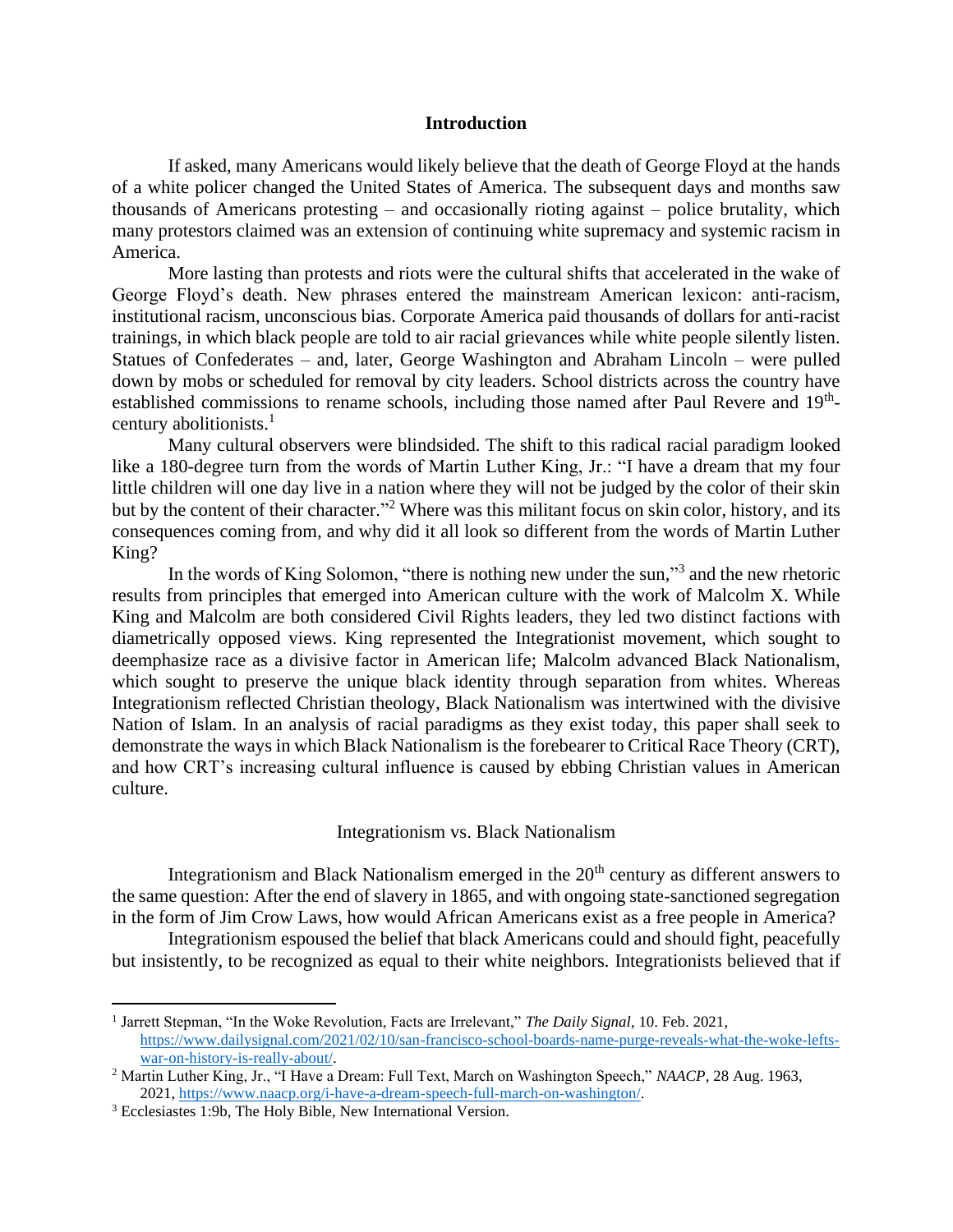equal rights were afforded to both black and white people, the promises set forth in America's founding documents would finally be fulfilled.

In contrast, Black Nationalism held that white people would never cede power to African Americans, and consequently, black and white people would never be treated equally in the United States. The leaders of the movement believed Integrationism, if successful, would lead only to surface-level equality that subsumed the unique black identity to a middle-class white one. This would be, in the words of Malcolm X, continued colonization by a modern name.<sup>4</sup> The only answer, then, was separatism. Influenced by the 19<sup>th</sup>-century "Back-to-Africa" movement, Black Nationalists sought to establish their own social institutions, from schools to libraries to newspapers, and live as an entirely separate group within the United States. Typically, Black Nationalism was more attractive to lower-income African Americans, and it became intrinsically tied to the Nation of Islam, a religious faction that interspersed elements of mainstream Islam with Black Power.

## **Integrationism, Christianity, and Martin Luther King, Jr.**

While the Civil Rights Movement did not begin with Dr. Martin Luther King, Jr., he became the best-known Integrationist of the 1950s and 1960s. His Christian beliefs were foundational to his perspectives on race and segregation in the United States. Specifically, his Christian beliefs were expressed as *personalism*, a belief that the personal God has a vested interest in the well-being of His children; therefore, God was deeply concerned about the black community's fight for justice.<sup>5</sup> Other Integrationists, such as Howard Thurman, expressed the same belief that the fight for justice for all was inextricably tied up with a moral, Godly cause.<sup>6</sup>

## Textual Analysis: Letter from Birmingham Jail

Clearly demonstrating King's foundation in Christian theology is his *Letter from Birmingham Jail*, penned in 1963 while King was jailed for nonviolent demonstrations against segregation at lunch counters.<sup>7</sup> He wrote to white clergy who were discouraging support for the protests on the basis of Christian principles, so King sought to respond to them on the basis of their shared faith.<sup>8</sup>

In the letter, King echoed foundational principles of the Declaration of Independence and the Constitution, writing, "We have waited for more than three hundred and forty years for our God-given and constitutional rights."<sup>9</sup> Only after acknowledging the core truth of those principles could King argue their promise had yet to be fulfilled. Appealing to God further strengthened his point because the white clergy, as well as broader society, recognized God as a common authority.

In the same spirit, King argued that when a nation's laws contradicted God's moral law, moral law should always win out.<sup>10</sup> King further expounds on this with an Old Testament example

<sup>4</sup> Alex Haley, Malcolm X, *The Autobiography of Malcolm X*, New York: Ballantine Books, 1964, pp. 277.

<sup>5</sup> "Personalism," *The Martin Luther King, Jr. Research and Education Institute*, Stanford University, 2021, [https://kinginstitute.stanford.edu/encyclopedia/personalism.](https://kinginstitute.stanford.edu/encyclopedia/personalism)

<sup>6</sup> Clarence B. Jones, "Remembering Ten Black Christian Leaders," *HuffPost*, 25 May 2011, [https://bit.ly/36LZ4J0.](https://bit.ly/36LZ4J0)

<sup>&</sup>lt;sup>7</sup> "The Letter from Birmingham Jail," *Britannica*, 2021[, https://www.britannica.com/biography/Martin-Luther-King-](https://www.britannica.com/biography/Martin-Luther-King-Jr/The-letter-from-the-Birmingham-jail)[Jr/The-letter-from-the-Birmingham-jail.](https://www.britannica.com/biography/Martin-Luther-King-Jr/The-letter-from-the-Birmingham-jail)

<sup>8</sup> Martin Luther King, Jr., "Letter from Birmingham Jail," 16 April 1963, [https://letterfromjail.com/.](https://letterfromjail.com/)

<sup>&</sup>lt;sup>9</sup> Ibid.

 $10$  Ibid.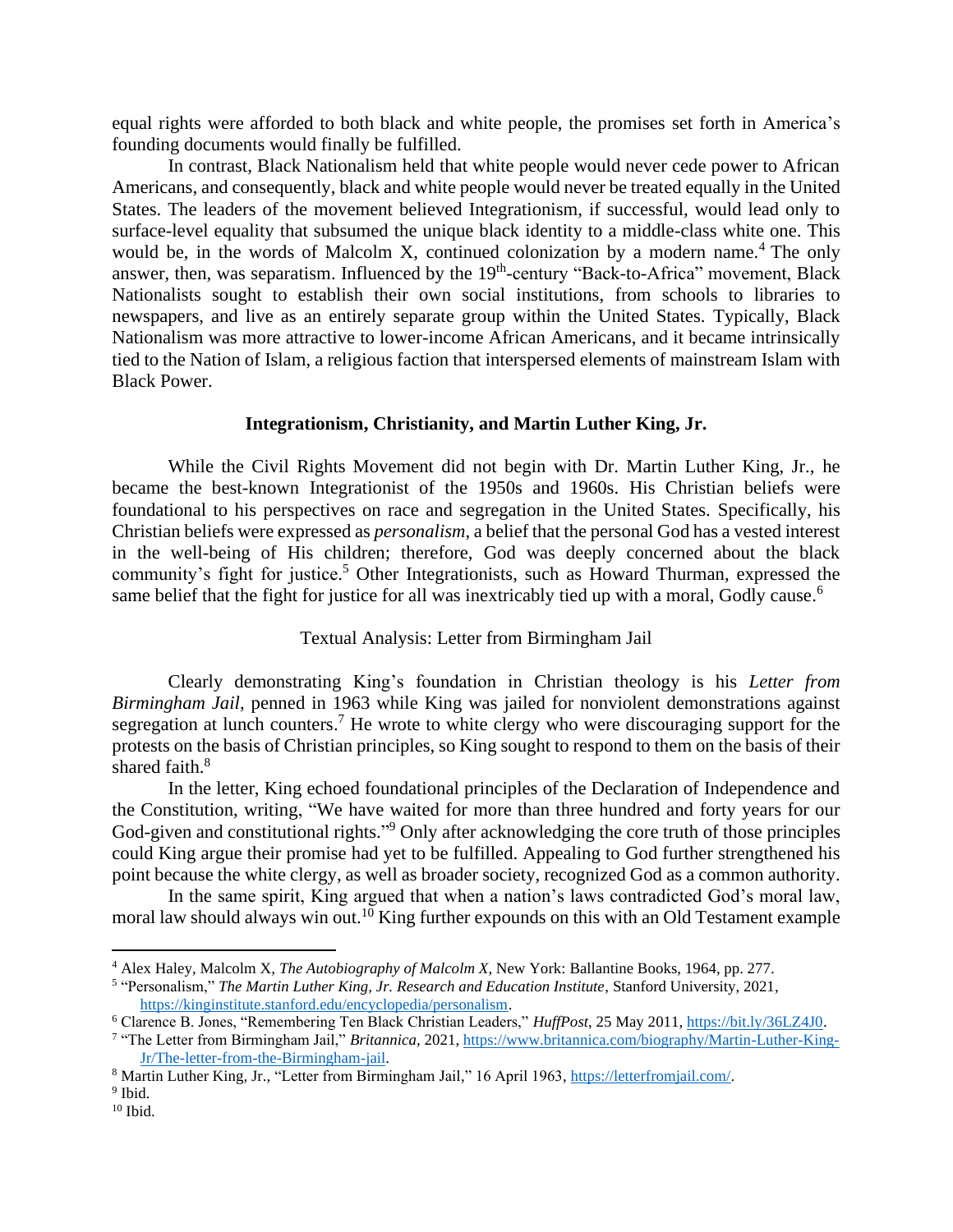of Shadrach, Meshach, and Abednego, who were legally obliged to bow down to the human king in lieu of praying to God. Their peaceful resistance led to their intended execution, but "because a higher moral law was involved," they were miraculously saved. $11$ 

Demonstrations against segregation appealed to a morality that transcended American legal codes. If any law violates moral law, it must be strenuously resisted until the law is brought back into accordance with God's moral code. King's words show here the centrality of Christian belief to the Civil Rights movement: bringing American law into accordance with Biblical values was foundational. Outside sources also recognized the centrality of God to Integrationism. In 1972, *The New York Times* described the Civil Rights "movement [as] very much a moral one… The integrationists... were on the side of justice, goodness and God."<sup>12</sup>

Strengths and Limitations of Christianity as Integrationist

Integrationists made the Bible central to their rhetoric, and verses from both the Old and New Testament were foundational to Integrationism:

- *Isaiah 40:4a-5a: "Every valley shall be raised up, every mountain and hill made low... And the glory of the Lord will be revealed, and all people will see it together"* [emphasis added];
- *Acts 17:26: "From one man he made all the nations, that they should inhabit the whole earth; and he marked out their appointed times in history and the boundaries of their lands;"*
- Galatians 3:28-29: "There is neither Jew nor Greek, there is neither *slave nor free*, there *is no male and female, for you are all one in Christ Jesus. And if you are Christ's, then you are Abraham's offspring, heirs according to promise."<sup>13</sup>*

So central was Christian theology to the Integrationist Civil Rights Movement that some historians now credit black congregations as sustaining the movement. While Integrationism had political, legislative objectives, without the "religious fervor" and commitment of black churches, the movement likely would have fizzled.<sup>14</sup>

However, not every Christian was an Integrationist. Some Christian leaders in the South appealed to the Bible to support continued segregation. Bob Jones, a South Carolina preacher, gave a 1960 sermon entitled, "Is Segregation Scriptural?" In it, he argued that Acts 17:26, above, was a foundation for Biblical segregation because if God appointed the times and boundaries for specific people, it was not His intention for them to integrate.

Jones missed the context of the chapter. The Apostle Paul, who is traveling from city to city preaching the Good News of Christ, is describing the Creation story to the Athenians, explaining how God is the God of all nations and that all people are his "offspring." Indeed, Paul's argument in verse 26 is that *despite* the boundaries between lands drawn up by human hands, God "commands all people everywhere to repent" because we are all his children (verse 30). Any appeal to Biblical authority must be taken in context, and the Bible's overall message is God's pursuit of

 $11$  Ibid.

<sup>12</sup> Charles V. Hamilton, "The nationalist vs. the integrationist," *The New York Times*, 1 Oct. 1972, [https://www.nytimes.com/1972/10/01/archives/the-nationalist-vs-the-integrationist-ideological-foes.html.](https://www.nytimes.com/1972/10/01/archives/the-nationalist-vs-the-integrationist-ideological-foes.html)

<sup>&</sup>lt;sup>13</sup> All verses from the Holy Bible, New International Version.

<sup>14</sup> Paul Harvey, "Civil Rights Movements and Religion in America," *Oxford Research Encyclopedias,* Oxford University Press, 31 Aug. 2016[, https://bit.ly/2YOL0db.](https://bit.ly/2YOL0db)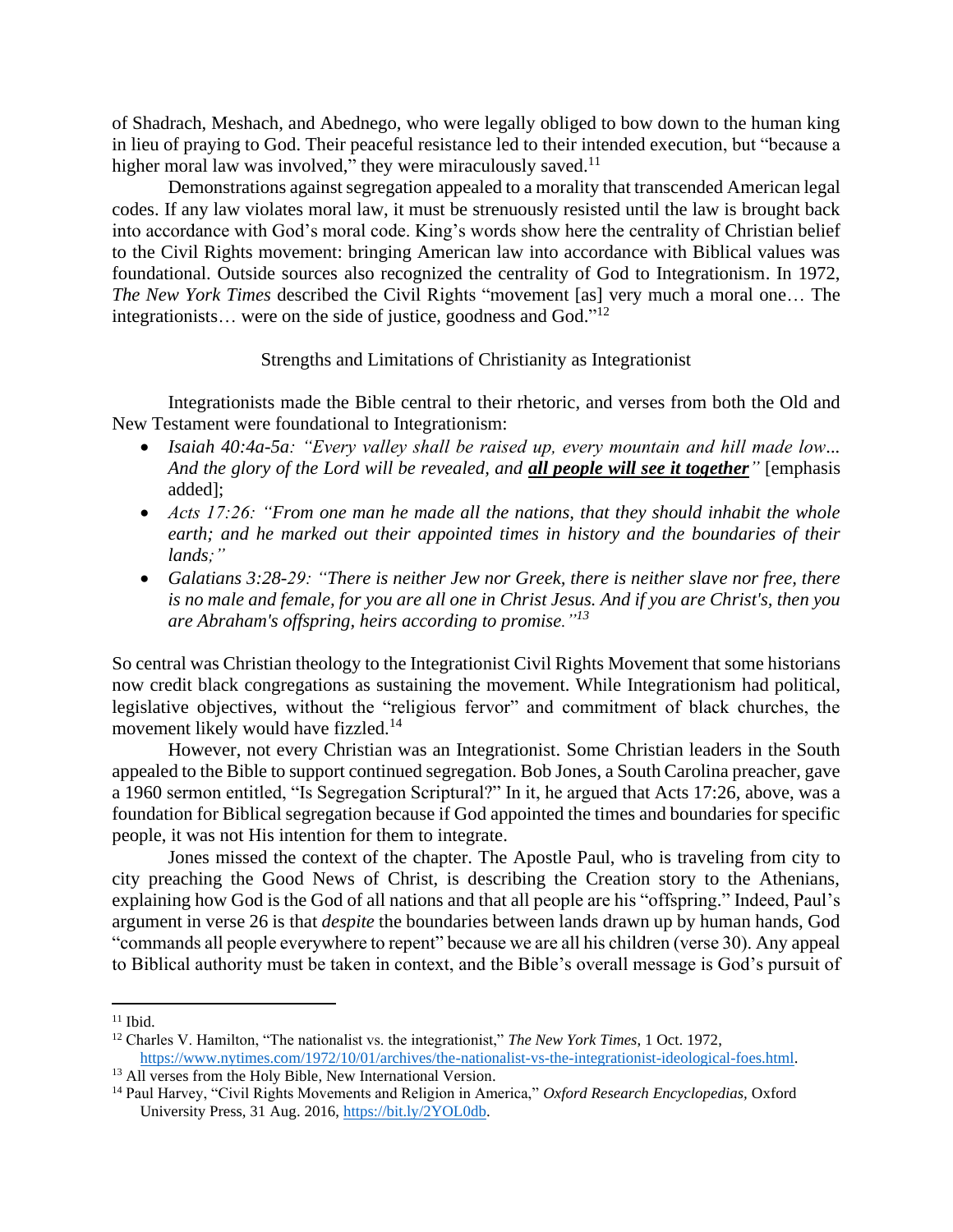all of humankind, without regard to race, creed, or homeland, a vision into which Integrationism fits squarely.

## **Black Nationalism, the Nation of Islam, and Malcolm X**

Meanwhile, Black Nationalism agitated for a different approach. According to Black Nationalists, black people would only achieve full dignity, pride, and human rights if and when they lived apart from white people. Thus, they advocated for self-sufficiency and separatism, seeking to build entirely separate communities from white people.<sup>15</sup> Every institution would necessarily be run and occupied only by black people, for according to Black Nationalists, white people by nature would seek to dominate black people in any shared spaces.

The roots of Black Nationalism trace to the "Back to Africa" movement of the early  $20<sup>th</sup>$ century, which argued that black people would only be free from white domination if they returned to their ancestors' homeland in Africa. The Black Nationalists later recognized not only the physical impracticality of the movement, but also its cultural impracticality. African Americans had been shaped by their presence in the United States, Europe, and the Caribbean, and they would not identify with the cultures on the African continent. Thus, Black Nationalists sought to establish communities alongside, but separate from, their white neighbors.

Black Nationalism was also influenced by the Nation of Islam (NOI), a religious sect that incorporates elements of mainstream Islam but also teaches black superiority and whiteness as evil.<sup>16</sup> A mythological creation story called "Yacub's History" grounded the Nation of Islam, in which a black scientist named Yacub spitefully created the "unnatural" white race 6,600 years ago.<sup>17</sup> When the "devilish" white people infiltrated Mecca, inhabited exclusively by black people, they caused war and were exiled to Europe; according to the myth, they later enslaved black people out of hatred and envy.<sup>18</sup>

By the mid-20<sup>th</sup> century, Malcolm X had become the most famous and influential Black Nationalist and NOI member. Born Malcolm Little, he converted to NOI while he was in prison for committing crimes across New York City and Boston.<sup>19</sup> After his conversion, he gave up his "hustler" lifestyle and changed his last name to "X," representing a stand-in for the African surname of his "paternal forebears" that had been replaced with the white slavemaster's (Little).<sup>20</sup> Malcolm X explosively grew the Nation of Islam, founding new temples, recruiting adherents, and bringing Black Nationalism out of obscurity and into the public eye.

# Textual Analysis: The Autobiography of Malcolm X

A textual analysis of Malcolm X's autobiography provides insight into the foundational principles of Black Nationalism. First, Black Nationalism rejected the foundational American principles of liberty and equality, and in their place, they taught that white people have an immutable sense of supremacy over black people. Malcolm X had no regard for an individual's

<sup>15</sup> "Black Nationalism," *The Martin Luther King, Jr. Research and Education Institute,* Stanford University, 2021, [https://kinginstitute.stanford.edu/encyclopedia/black-nationalism.](https://kinginstitute.stanford.edu/encyclopedia/black-nationalism)

<sup>16</sup> Alex Haley, Malcolm X, *The Autobiography of Malcolm X*, New York: Ballantine Books, 1964, pp. 184.

 $17$  Ibid, pp. 192.

<sup>18</sup> Ibid, pp. 192.

<sup>19</sup> Ibid, pp. 183.

<sup>20</sup> Ibid, pp. 229.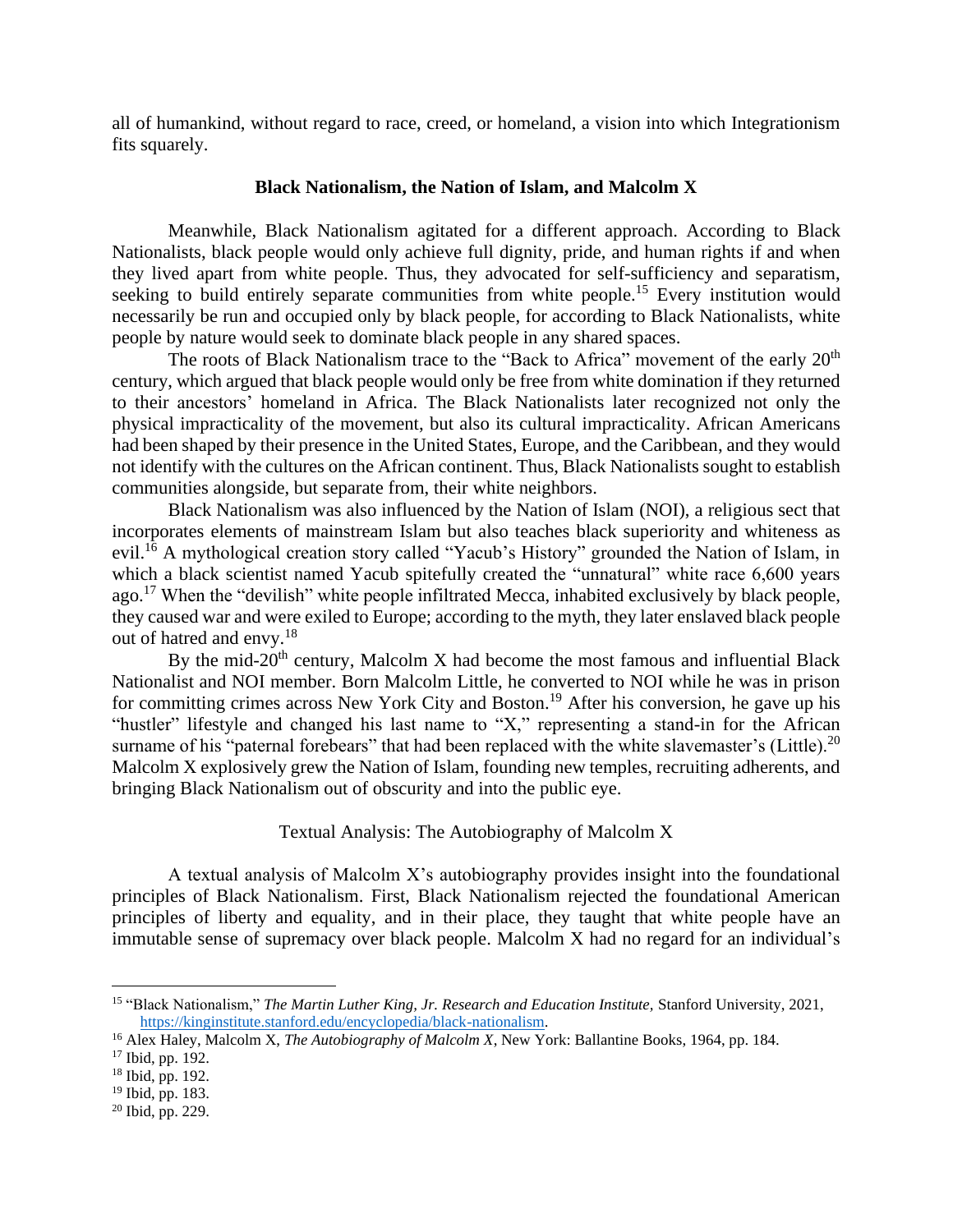choices, personalities, or values, and he echoed the NOI "history" of the generalized white man as the literal devil.

Malcolm's characterization of the United States, even until his death, was that America is a racist society.<sup>21</sup> With the half-century since Malcolm's death, it is worth asking if he would feel that American society remains steadfastly racist today. The framing of Black Nationalism suggests he would. As opposed to the Integrationist advocating to join and perfect broader American society, Malcolm led a movement that sought to separate from it entirely. Foundational to his views was that he saw no hope for the black man in America. $^{22}$ 

Also central to Black Nationalism is its clear and intentional opposition to Integrationism and Christianity, which were viewed as intertwined philosophies. According to Black Nationalists, Christianity was forced upon African Americans to anesthetize them to their inhumane, brutal treatment during slavery. A key teaching in NOI sermons was that Christianity was used to "brainwash" black people.<sup>23</sup> Malcolm refers to Christianity as "mentally dead,"<sup>24</sup> "piratically opportunist,"<sup>25</sup> and merely an expression of "the white man's love for himself."<sup>26</sup>

Even deeper was Black Nationalists' anger towards Integrationism and the black people who encouraged it. While NOI followers tended to be lower-income and former prisoners because of NOI's recruitment tactics, Malcolm described Integrationists as "well-dressed and welleducated" whose "profession is being a Negro for the white man."<sup>27</sup> He called Integrationists "black bodies with white heads," and he compared them to slaves who had worked in the house and were, therefore, closer to the white slaveholders than the "yard slaves."<sup>28</sup> The division and strife between these groups drew attention from large, influential news publications at the time, including *Life, Look, Newsweek, Time*, and *Reader's Digest*. <sup>29</sup> The division between these movements was not accidental: foundational to Black Nationalism was tearing down Integrationist structures.

## Black Nationalism in Mid-Twentieth Century America

As a counterclaim to Black Nationalism as an oppositional framework, Malcolm was initially instructed not to publicly deride Integrationists. It was only when the Integrationists' attacks on Black Nationalism intensified that he was given permission to begin "returning their  $fire. "30"$ 

Indeed, as Malcolm insinuates, Integrationists publicly called Black Nationalism a force for extremism. In his *Letter from Birmingham Jail*, King wrote that he felt he was standing between two forces in the black community: one of complacency and one of "bitterness and hatred [that] comes perilously close to advocating violence:"

*"It is expressed in the various black nationalist groups… the largest and best known being Elijah Muhammad's Muslim movement. This movement is nourished by the contemporary* 

- <sup>25</sup> Ibid, pp. 204.
- <sup>26</sup> Ibid, pp. 272.
- $27$  Ibid, pp. 279-80. <sup>28</sup> Ibid, pp. 280.
- $29$  Ibid.

 $21$  Ibid, pp. 439.

 $22$  Ibid, pp. 283.

<sup>23</sup> Ibid, pp. 231.

 $24$  Ibid, pp. 257.

<sup>30</sup> Ibid, pp. 279.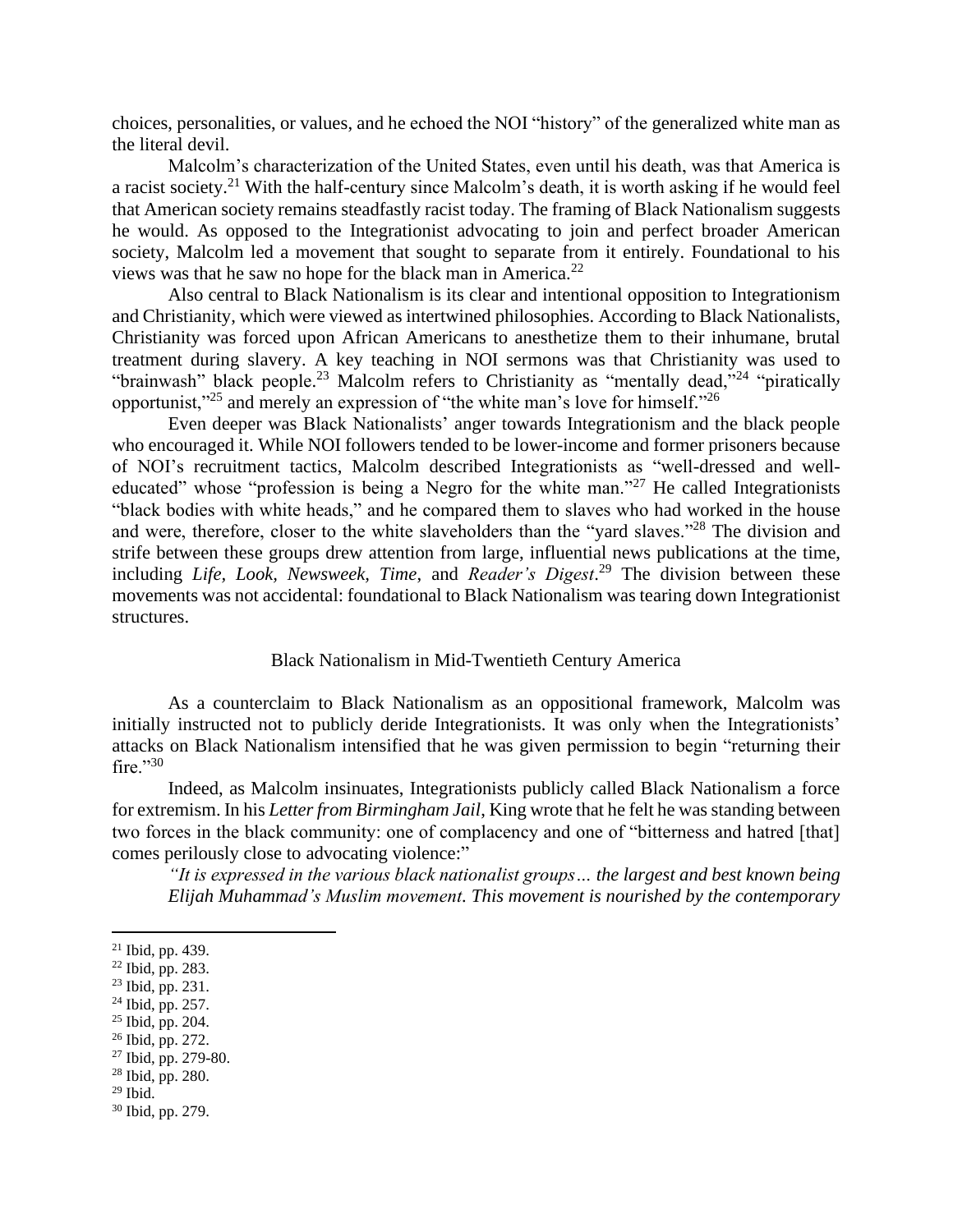*frustration over the continued existence of racial discrimination. It is made up of people who have lost faith in America, who have absolutely repudiated Christianity, and who have concluded that the white man is an incurable devil." 31*

Still, key differences prevent Integrationism from being "oppositional" in the same sense that Black Nationalism was oppositional. Unlike Integrationism, Black Nationalism emphasized revolution. In the "Message to the Grassroots," Malcolm explicitly described, "If you're afraid of black nationalism, you're afraid of revolution. If you love revolution, you love black nationalism."<sup>32</sup> Revolutions necessitate the destruction of the system in place. Malcolm rejected the foundational principles of America as lies from white people, and he sought, along with every Black Nationalist, to remove black people from their system and create something entirely separate. Tearing down that which Integrationists and Christians, between whom Malcolm drew little distinction, were trying to build was essential to bringing more black people on board to the separatist project. However, it was not essential to the Integrationist project to destroy Black Nationalism; it was only essential to destroy segregation.

## **Black Nationalism at the Root of Critical Race Theory**

The Integrationist movement may have won the political and cultural moment of the mid-1960s, but Black Nationalism did not disintegrate with the death of Malcolm X in 1965. Instead, it further radicalized. In 1972, *The New York Times* reported that the "primary goal" in the minds of contemporary black leaders was "for blacks to try to control as many of the political, economic, educational and social institutions as possible."33

To gain cultural prominence, Black Nationalism would need a centralized vision and mission. Law schools served as the necessary incubator, "bringing together issues of power, race, and racism to address the liberal notion of color blindness."<sup>34</sup> Under the legitimacy of law schools, critical race theory was born.

Critical race theory derives from the broader study of *critical legal theory*, or simply *critical theory*. Critical theorists posit the centrality of social issues in the law, concluding that laws naturally and necessarily promote the interests of the people who create, enforce, and interpret them.<sup>35</sup> Therefore, according to critical theorists, the law creates a system of power in which the historically privileged party "wins" and the historically underprivileged party "loses."<sup>36</sup> Because of its emphasis on power and an "oppressor versus oppressed" narrative, critical theory is widely acknowledged to have emerged from Marxist thought in Europe.<sup>37</sup> Rather than emphasizing power shifts through swift revolution, critical theory aims to lob unceasing criticisms at the power

<sup>31</sup> Martin Luther King, Jr., "Letter from Birmingham Jail," 16 April 1963, [https://letterfromjail.com/.](https://letterfromjail.com/)

<sup>32</sup> "Black Nationalism," The Martin Luther King, Jr. Research and Education Institute, Stanford University, 2021, [https://kinginstitute.stanford.edu/encyclopedia/black-nationalism.](https://kinginstitute.stanford.edu/encyclopedia/black-nationalism)

<sup>33</sup> Charles V. Hamilton, "The nationalist vs. the integrationist," *The New York Times*, 1 Oct. 1972, [https://www.nytimes.com/1972/10/01/archives/the-nationalist-vs-the-integrationist-ideological-foes.html.](https://www.nytimes.com/1972/10/01/archives/the-nationalist-vs-the-integrationist-ideological-foes.html)

 $34$  Aja Y. Martinez, "Critical Race Theory: Its Origins, History, and Importance to the Discourses and Rhetorics of Race," *Frame* 27 no. 2 (November 2014): 9. [http://blog.richmond.edu/criticalracetheory/files/2019/01/CRT-](http://blog.richmond.edu/criticalracetheory/files/2019/01/CRT-Origins-History-Importance.pdf)[Origins-History-Importance.pdf.](http://blog.richmond.edu/criticalracetheory/files/2019/01/CRT-Origins-History-Importance.pdf)

<sup>35</sup> "Critical Legal Theory," *Legal Information Center*, Cornell Law School, 2021, [https://www.law.cornell.edu/wex/critical\\_legal\\_theory.](https://www.law.cornell.edu/wex/critical_legal_theory)

<sup>36</sup> Ibid.

 $37$  Ibid.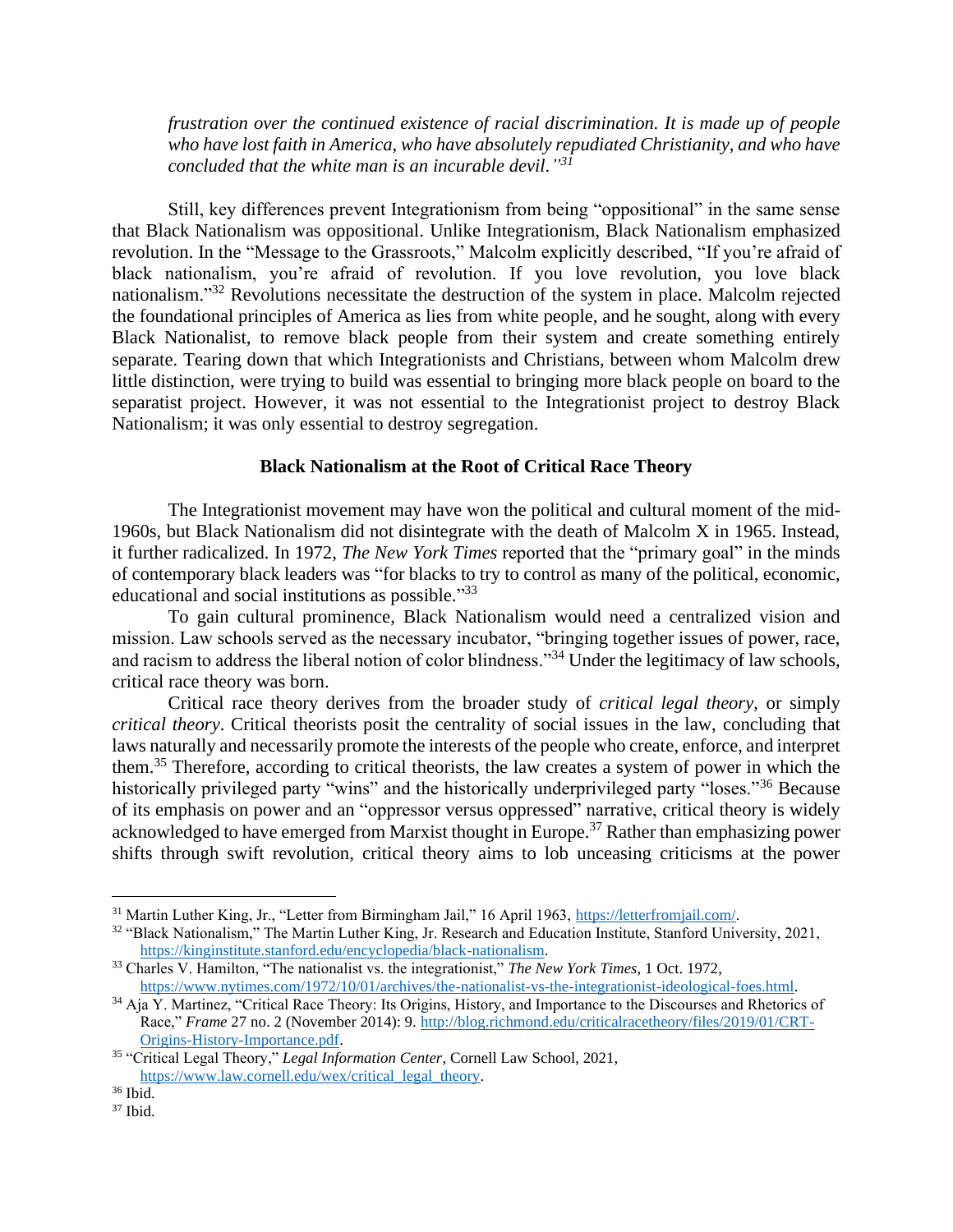hierarchy to ensure its destruction. Critical theory advocates for structural change slowly, but certainly: death by a thousand cuts.

Accordingly, critical race theory (CRT) posits that race is ultimately a social construct. However, its lack of biological basis does not deemphasize its social importance; CRT scholars argue that precisely because it is a social construct, racism is a central, systemic fact in societies built by white people.<sup>38</sup> Under the CRT paradigm, social systems are designed to privilege white people at the expense of black people. According to journalist Christopher Rufo, who has extensively studied CRT, there are three key concepts in the CRT paradigm,  $39$  and all of them are rooted in the ideals advanced by Black Nationalism, articulated by Malcolm X.

First is the concept of **race essentialism**. Under CRT, every individual of any race "can be reduced to a racial essence."<sup>40</sup> This core belief is manifesting in today's classrooms with "identity" maps," in which elementary-aged children are instructed to map every aspect of their race, gender, and other characteristics; some teachers then instruct the children to arrange themselves in order of their "power" based on their identity maps.<sup>41</sup> Whiteness sits at the top of these taught power hierarchies.

Race essentialism, especially for white people, was foundational to Black Nationalism and NOI. The NOI creation myth is racial essentialism in itself, with the generalized white man cast as the devil without shades of individual characteristics. Boiling down entire categories of people to their race was a central rhetorical tool used by Black Nationalists. It has been redeployed for the same reason by critical race theorists: It is highly effective and emotive, and its broad, collective categorization is designed to close off any debate or divergence of views.

Secondly, CRT advances a key concept of **collective guilt**: white people today remain guilty for how a faction of white people treated a faction of black people in centuries past. In CRTinspired workplace trainings, white people are often asked to sit silently while their black friends and colleagues are asked to share their personal experiences with racism, and while white people are encouraged to apologize for actions they did not personally commit, the trainer informs black people they are under no obligation to accept the apology.<sup>42</sup>

The concept of collective guilt is directly pulled from Black Nationalist rhetoric espoused by Malcolm X in his autobiography:

*"Do you know* why *the white man really hates you? It's because every time he sees your face, he sees a mirror of his crime… Every white man in America, when he looks into a black man's eyes, should fall to his knees and say, 'I'm sorry, I'm sorry – my kind has committed history's greatest crime against your kind; will you give me the chance to atone?' But do you brothers and sisters expect any white man to do that?* No, *you* know *better!"<sup>43</sup>*

Thirdly, CRT advocates for a revival of **neo-segregationism**. Under euphemisms such as "black spaces" or "affinity groups," CRT scholars and trainers advocate for separating black and

<sup>38</sup> Joanna Williams, "Critical Race Theory: a ruling-class ideology," *Spiked*, 27 Nov. 2020[, https://www.spiked](https://www.spiked-online.com/2020/11/27/critical-race-theory-a-ruling-class-ideology/)[online.com/2020/11/27/critical-race-theory-a-ruling-class-ideology/.](https://www.spiked-online.com/2020/11/27/critical-race-theory-a-ruling-class-ideology/)

<sup>39</sup> Megyn Kelly, featuring Christopher Rufo, "59. Race and Schools with Jodi Shaw and Christopher Rufo," *The Megyn Kelly Show* podcast, Devil May Care Media, 3 Feb. 2020.

 $^{40}$  Ibid.

 $41$  Ibid.

<sup>42</sup> Megyn Kelly, featuring Christopher Rufo, "59. Race and Schools with Jodi Shaw and Christopher Rufo," *The Megyn Kelly Show* podcast, Devil May Care Media, 3 Feb. 2020.

<sup>43</sup> Alex Haley, Malcolm X, *The Autobiography of Malcolm X*, New York: Ballantine Books, 1964, pp. 234-5.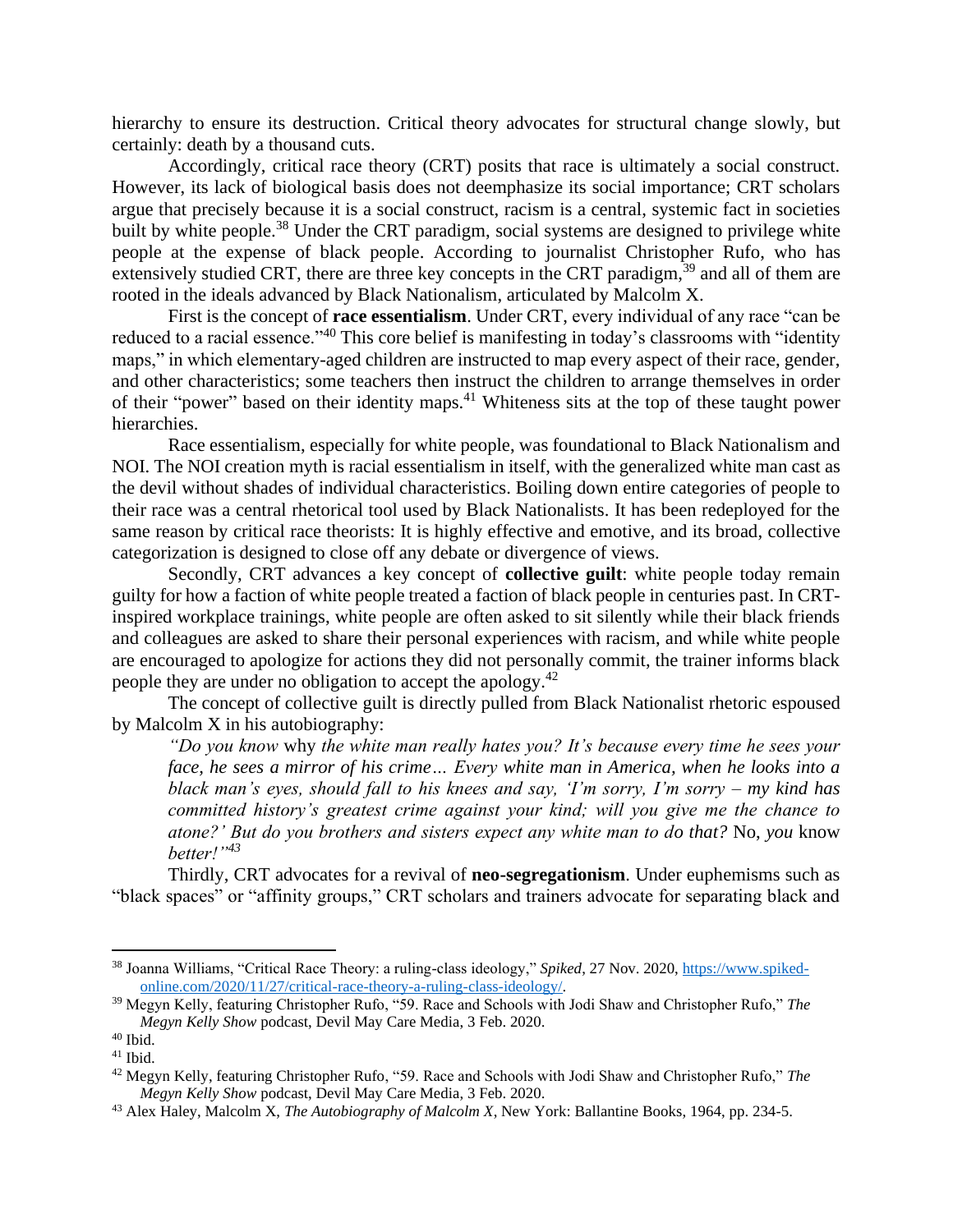white people into different rooms to discuss issues related to race.<sup>44</sup> While CRT trainings are commonly separated, "black-only spaces" are increasingly seen on college campuses as well. Yale, Columbia, and MIT today are offering black-only residence halls, black-only orientation classes, and black-only graduation ceremonies.<sup>45</sup>

Needless to say, neo-segregationism or separatism is a key component of Black Nationalism; indeed, it is the most distinct feature from Integrationism. In his autobiography, Malcolm says, "For the black man in America, the only solution is complete *separation* from the white man!"<sup>46</sup> Like critical race theorists, Black Nationalists reject any mutual benefits to black and white people coexisting; they posit that the immutable characteristics of "whiteness" will always result in white people dominating "integrated" spaces.

In their rebuttal, both critical race theorists and Black Nationalists reject the similarity of segregation and separation, as articulated by Malcolm X:

*"No! We reject* segregation *even more militantly than you do! We want* separation*, which is not the same!... [S]egregation is when your life and liberty are controlled, regulated,* by someone else*… But* separation *is that which is done voluntarily, by two equals – for the good of both!"<sup>47</sup>*

Later CRT scholars captured Malcolm's point by distilling the difference between segregation and separation down to power dynamics. Gary Peller, an early advocate of CRT and today a professor at Georgetown Law, posited that the understanding of separation as equal to segregation has emerged only because of Integrationism's cultural dominance.<sup>48</sup> According to CRT, black people choosing to separate themselves from white people confers equal power to both parties, rather than white people subjugating black people to separate spaces under segregation.<sup>49</sup>

However, what Peller and other critical race theorists do not address is impact and outcome. Ultimately, whether under forced segregation or co-equal separation, the result is separate spaces for white and black people, which breaks down trust, friendship, and understanding between people of different races. Socially and biologically, humans trust what is familiar with and mistrust what is unfamiliar. The more the "separate spaces for different races" mentality proliferates, the more stereotypes, mistrust, and division will as well. That reality is unanswered by critical race theorists and Black Nationalists, presumably because they do not seek improvements in race relations because they view whiteness as immutably "devilish" and supremacist.

## **The Erosion of Christianity and the Rise of CRT**

Much has changed since Integrationism was the primary cultural paradigm for American race relations. In the half-century since Martin Luther King, Jr. lived and worked, Christianity has eroded as the moral foundation of mainstream culture. In the past decade, the number of people

<sup>44</sup> Ibid.

<sup>45</sup> Dion J. Pierre, "Demands for Segregated Housing at Williams College Are Not News," *The National Review*, 8 May 2019, [https://www.nationalreview.com/2019/05/american-colleges-segregated-housing-graduation](https://www.nationalreview.com/2019/05/american-colleges-segregated-housing-graduation-ceremonies/)[ceremonies/.](https://www.nationalreview.com/2019/05/american-colleges-segregated-housing-graduation-ceremonies/) 

<sup>46</sup> Alex Haley, Malcolm X, *The Autobiography of Malcolm X*, New York: Ballantine Books, 1964, pp. 283. <sup>47</sup> Ibid, pp. 284.

<sup>48</sup> Gary Peller, "Race Consciousness," Duke Law Journal 39, no. 4 (1990): 778. [https://scholarship.law.duke.edu/cgi/viewcontent.cgi?article=3122&context=dlj.](https://scholarship.law.duke.edu/cgi/viewcontent.cgi?article=3122&context=dlj)

<sup>49</sup> Ibid.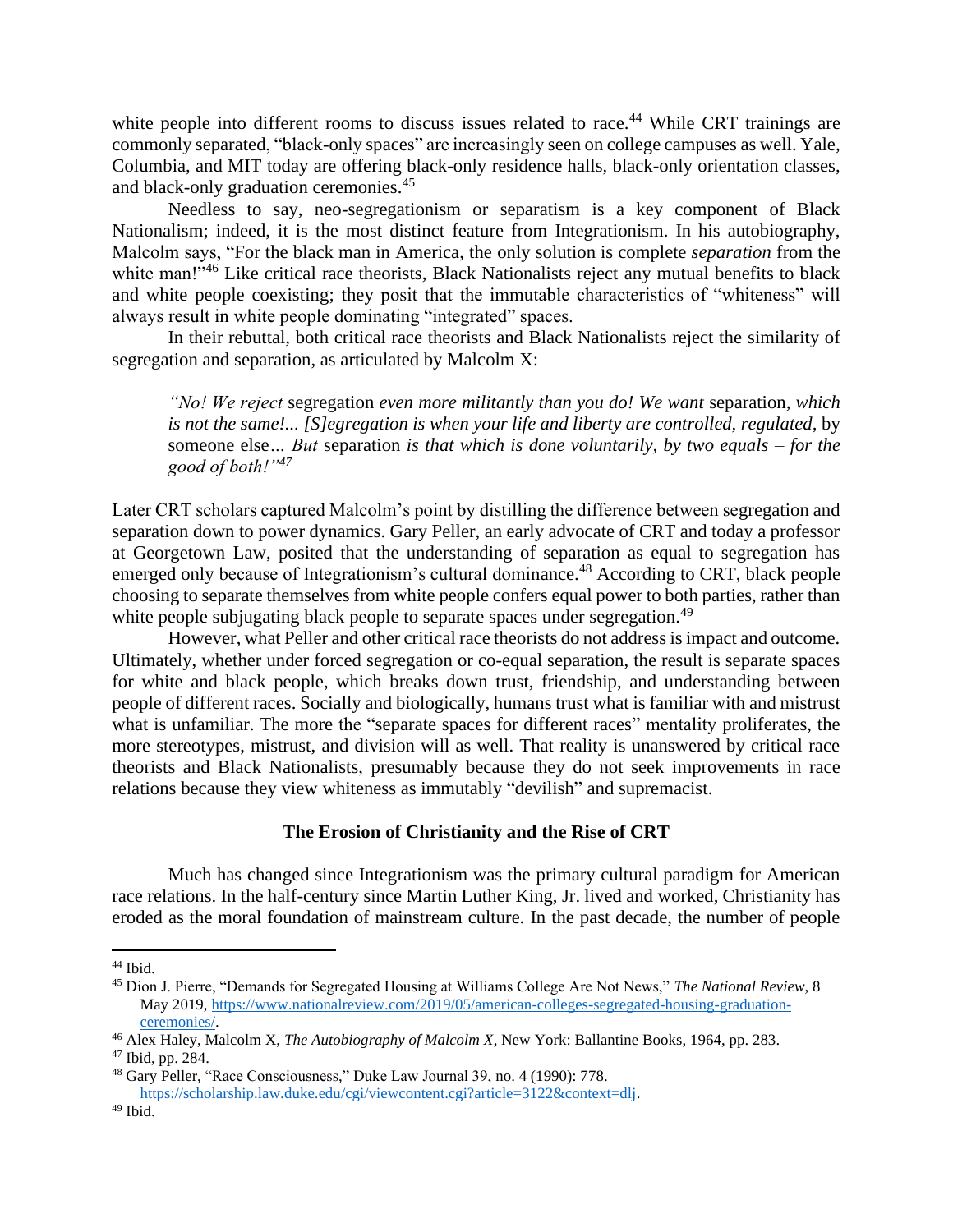who identify as Christians declined 12 points to 65%, and the percentage who respond as agnostic or as religious "nones" increased nine points to  $26\%$ .<sup>50</sup> Culturally speaking, more significant than the decline in individual Christian practice is the decline in broad recognition of the United States as a "Christian nation." Supreme Court decisions to eliminate school prayer<sup>51</sup> and remove the Ten Commandments from the classroom<sup>52</sup> are part of this story, as are increasingly secular images and values in Hollywood, the media, and the political class in Washington, DC. This is not to say that there has been a mass exodus from America of Christians – people who have a personal relationship with Christ and who generally attend church on a regular basis. Rather, the moral principles undergirding the country have changed, having been once inspired by Christian texts – for example, Americans recognized a Biblical understanding of the family, or a "Golden-Rule" morality inspired by Jesus' teaching. Not every American professed a Christian faith, but the broad understanding of morality had a Christian origin. That cultural morality is on an accelerating decline.

The erosion of Christian-inspired morality has had consequences: 67% of religious "nones" report concern about the nation's moral condition.<sup>53</sup> There are signs the trend is increasing; while 38% of Elders agree with the statement, "Whatever is right for your life or works best for you is the only truth you can know," 74% of Millennials do. <sup>54</sup> Into the void of morality left by Christianity's decline has stepped a confusing, sometimes contradictory amalgam of postmodernist relativism, a focus on collectivism as determinant of morality, and a militant "cancel culture" around anything deemed unsatisfactorily progressive.

Because of the intertwined relationship between Integrationism and Christianity, it stands to reason that the Integrationist spirit dominated the country's cultural space while the accepted moral code was still Christian-inspired. As Christianity has declined in cultural prominence, Integrationism has suffered as well, for the new cultural vanguards see fatal flaws that make it incompatible with their relativistic collectivism.

First, America's principal foundation is in individualism, espoused in Constitutional law as well as God-given individual rights and equality. All of these foundational principles are incompatible with the "new" culture's preference for collectivism. Therefore, the focus on Western and American ills, from slavery to colonialism, is far more compatible with CRT, which posits that American individualistic principles of equality and human dignity are fundamentally a lie.<sup>55</sup>

Furthermore, Integrationism rose up out of black churches and retains Christian principles as its basis, which is an uncomfortable view for the "new" cultural view of religious relativism. Integrationists recognized that equality under the law derived from equality before God, in which a core concept is individual culpability for our own sin. In the CRT paradigm, individualism and individual choices are not relevant to the broad categories of "oppressor" and "oppressed" based on immutable characteristics of race. Therefore, CRT fits far more easily into "new" cultural structures devoid of Christian principles than does Integrationism.

<sup>50</sup> "In U.S., Decline of Christianity Continues at Rapid Pace," *Pew Research Center*, 17 Oct. 2019, [https://www.pewforum.org/2019/10/17/in-u-s-decline-of-christianity-continues-at-rapid-pace/.](https://www.pewforum.org/2019/10/17/in-u-s-decline-of-christianity-continues-at-rapid-pace/)

<sup>51</sup> *Engel v. Vitale* (1962)

<sup>52</sup> *McCreary County v. ACLU* (2005)

<sup>53</sup> "The End of Absolutes: America's New Moral Code," *Barna Group,* 25 May 2016, [https://www.barna.com/research/the-end-of-absolutes-americas-new-moral-code/.](https://www.barna.com/research/the-end-of-absolutes-americas-new-moral-code/)

<sup>54</sup> Ibid.

<sup>55</sup> Jeffrey J. Pyle, "Race, Equality and the Rule of Law: Critical Race Theory's Attack on the Promises of Liberalism," Boston College Review 40, no. 3 (1999): 788[. https://bit.ly/3daXbt7.](https://bit.ly/3daXbt7)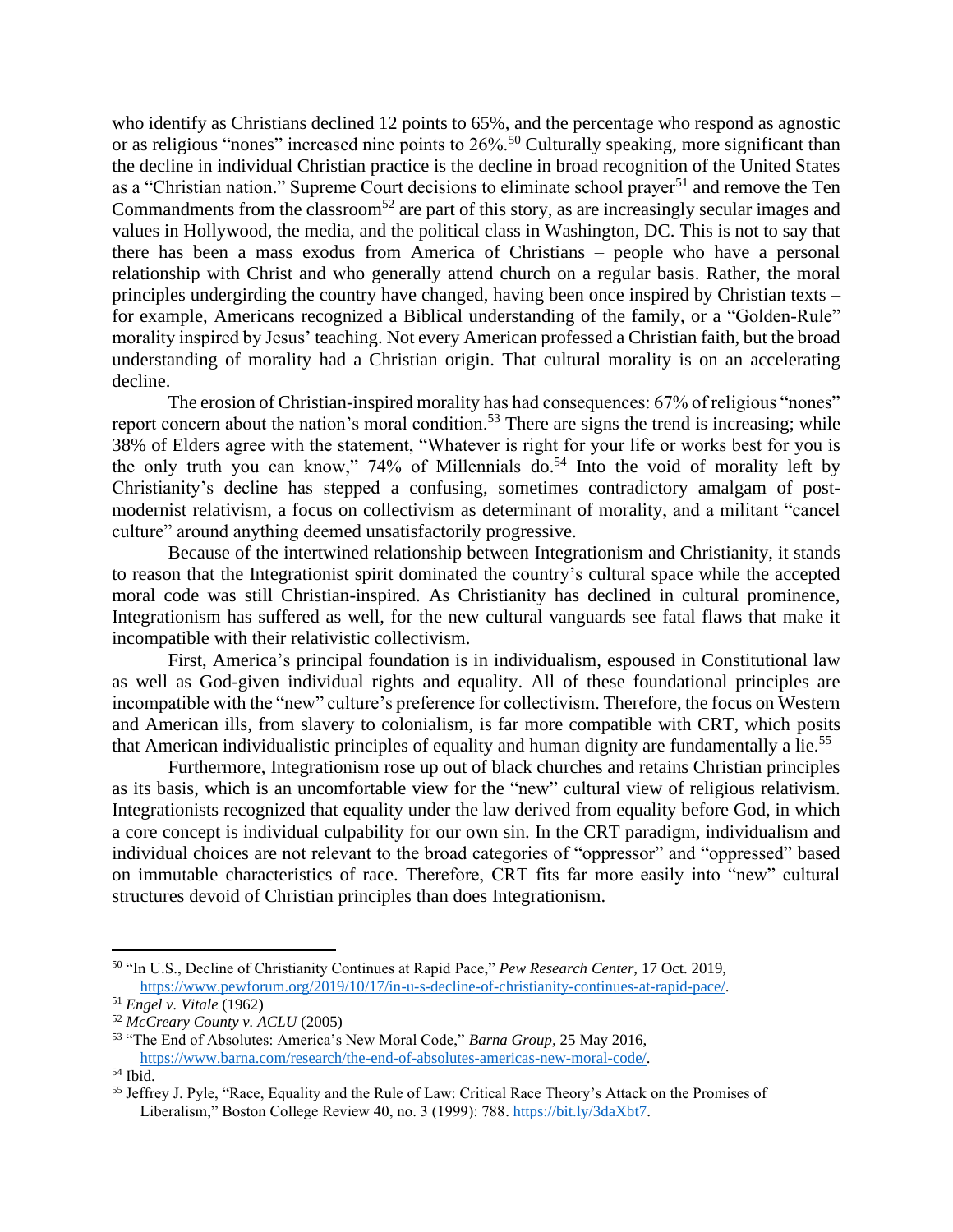## **Conclusion**

When race exploded onto the national scene with the horrific death of George Floyd in May 2020, the foundation had already been laid for the CRT paradigm as the dominant cultural force. Since mainstream American culture began abandoning Christian principles in the mid- to late-20<sup>th</sup> century, a Christian and Integrationist answer to the turmoil would naturally not be the answer. The academic paradigm of Critical Race Theory that emerged some 30 years ago had already successfully trickled down into broader American culture, institutionalized by a media apparatus sympathetic and acculturated to its ideas and values. Thus, the tinder had been set long before. George Floyd's tragic death at the hands of a white police officer would become the crisis that blew the cover off ideas that had long been in the background, simmering in a relativist, collectivist, and secular American culture.

There is nothing new under the sun. Black Nationalism, the philosophy that Martin Luther King tied to "hatred and despair," laid the groundwork for CRT and its divisiveness between Americans of different races. The roots of this ideology demonstrate its foundational opposition to Christian values and America's founding principles. A surface-level understanding of CRT has caused too many Americans to see it as an extension of the Civil Rights movement. It is not: as this paper has demonstrated, it is fundamentally opposed to Martin Luther King's Integrationist values. Americans must have broad knowledge of CRT, its roots in Black Nationalism, and the world it seeks to create in order to evaluate if it truly encapsulates the culture we wish to leave to our children.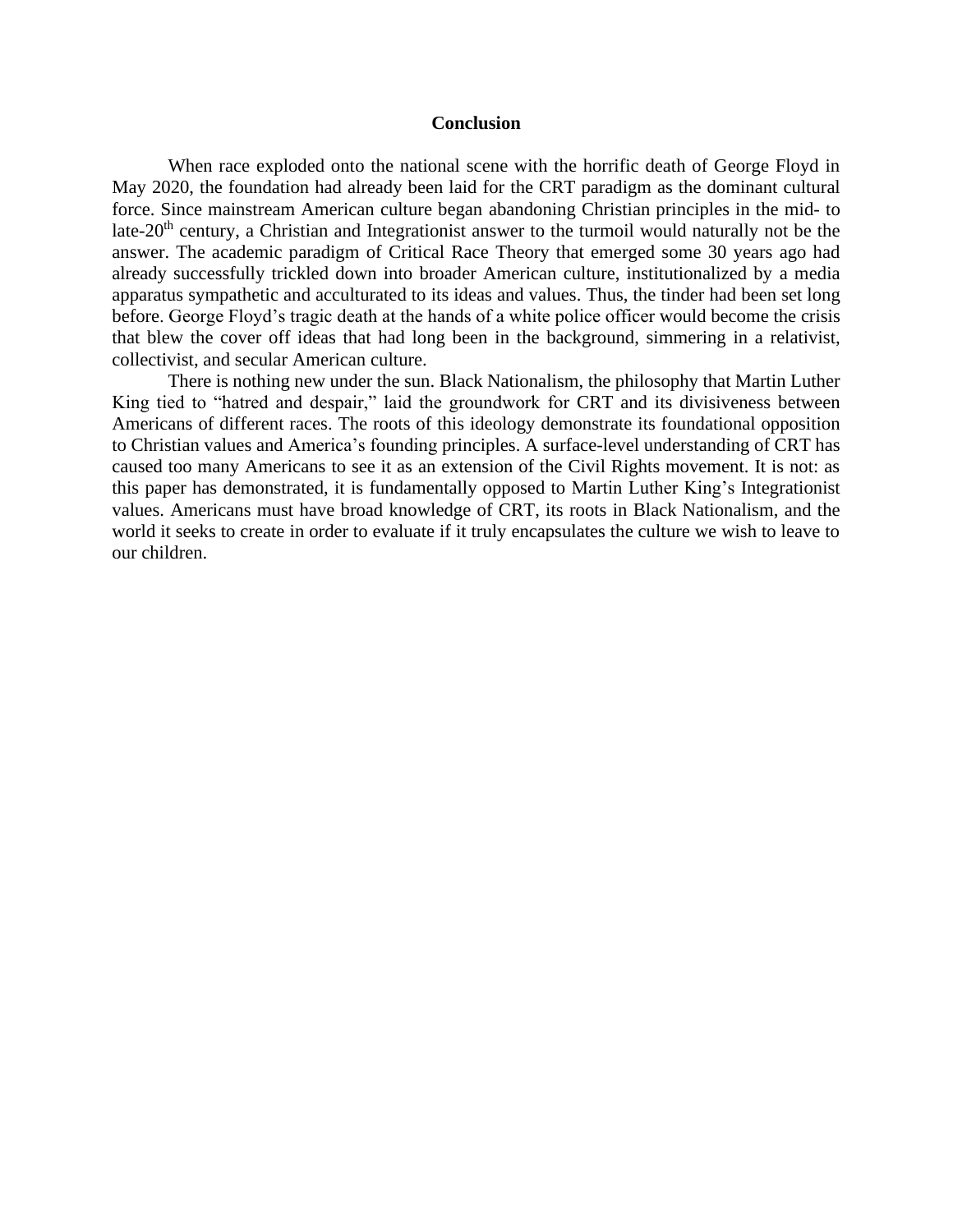# **Bibliography**

- "Black Nationalism." *The Martin Luther King, Jr. Research and Education Institute.* Stanford University, 2021. [https://kinginstitute.stanford.edu/encyclopedia/black-nationalism.](https://kinginstitute.stanford.edu/encyclopedia/black-nationalism)
- "Critical Legal Theory." *Legal Information Center*. Cornell Law School, 2021. [https://www.law.cornell.edu/wex/critical\\_legal\\_theory.](https://www.law.cornell.edu/wex/critical_legal_theory)
- "The End of Absolutes: America's New Moral Code." *Barna Group,* 25 May 2016. [https://www.barna.com/research/the-end-of-absolutes-americas-new-moral-code/.](https://www.barna.com/research/the-end-of-absolutes-americas-new-moral-code/)
- Haley, Alex, and Malcolm X. *The Autobiography of Malcolm X*. New York: Ballantine Books, 1964. Print.
- Hamilton, Charles V. "The nationalist vs. the integrationist." *The New York Times*, 1 Oct. 1972. [https://www.nytimes.com/1972/10/01/archives/the-nationalist-vs-the-integrationist](https://www.nytimes.com/1972/10/01/archives/the-nationalist-vs-the-integrationist-ideological-foes.html)[ideological-foes.html.](https://www.nytimes.com/1972/10/01/archives/the-nationalist-vs-the-integrationist-ideological-foes.html)
- Harvey, Paul. "Civil Rights Movements and Religion in America." *Oxford Research Encyclopedias.* Oxford University Press, 31 Aug. 2016. [https://oxfordre.com/religion/view/10.1093/acrefore/9780199340378.001.0001/acrefore-](https://oxfordre.com/religion/view/10.1093/acrefore/9780199340378.001.0001/acrefore-9780199340378-e-492)[9780199340378-e-492.](https://oxfordre.com/religion/view/10.1093/acrefore/9780199340378.001.0001/acrefore-9780199340378-e-492)
- "In U.S., Decline of Christianity Continues at Rapid Pace." *Pew Research Center*, 17 Oct. 2019. [https://www.pewforum.org/2019/10/17/in-u-s-decline-of-christianity-continues-at-rapid](https://www.pewforum.org/2019/10/17/in-u-s-decline-of-christianity-continues-at-rapid-pace/)[pace/.](https://www.pewforum.org/2019/10/17/in-u-s-decline-of-christianity-continues-at-rapid-pace/)
- Jones, Clarence B. "Remembering Ten Black Christian Leaders." *HuffPost*, 25 May 2011. [https://bit.ly/3dfZeMt.](https://bit.ly/3dfZeMt)
- Kelly, Megyn, and Christopher Rufo. "59. Race and Schools with Jodi Shaw and Christopher Rufo." *The Megyn Kelly Show* podcast. Devil May Care Media, aired 3 Feb. 2020.
- King, Jr., Martin Luther. "I Have a Dream: Full Text, March on Washington Speech." *NAACP*, 28 Aug. 1963. [https://www.naacp.org/i-have-a-dream-speech-full-march-on-washington/.](https://www.naacp.org/i-have-a-dream-speech-full-march-on-washington/)
- ---. "Letter from Birmingham Jail." 16 April 1963. [https://letterfromjail.com/.](https://letterfromjail.com/)
- "Letter from Birmingham Jail." *Britannica,* 2021. [https://www.britannica.com/biography/Martin-Luther-King-Jr/The-letter-from-the-](https://www.britannica.com/biography/Martin-Luther-King-Jr/The-letter-from-the-Birmingham-jail)[Birmingham-jail.](https://www.britannica.com/biography/Martin-Luther-King-Jr/The-letter-from-the-Birmingham-jail)
- Martinez, Aja Y. "Critical Race Theory: Its Origins, History, and Importance to the Discourses and Rhetorics of Race." *Frame* 27 no. 2 (November 2014). [http://blog.richmond.edu/criticalracetheory/files/2019/01/CRT-Origins-History-](http://blog.richmond.edu/criticalracetheory/files/2019/01/CRT-Origins-History-Importance.pdf)[Importance.pdf.](http://blog.richmond.edu/criticalracetheory/files/2019/01/CRT-Origins-History-Importance.pdf)